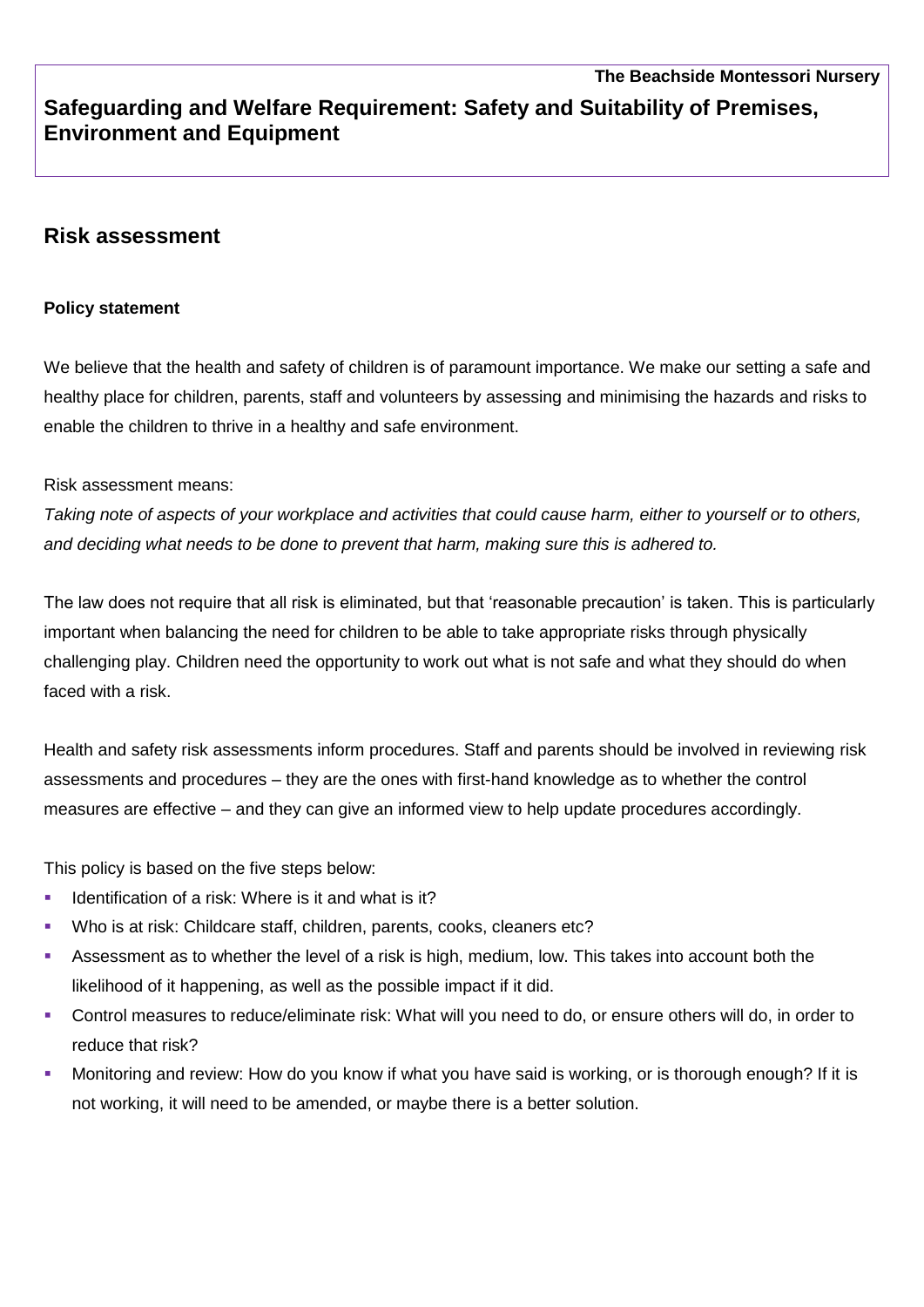## **Procedures**

- Our manager undertake training and ensure our staff and volunteers have adequate training in health and safety matters.
- Our risk assessment process covers adults and children and includes:
	- **-** determining where it is helpful to make some written risk assessments in relation to specific issues, to inform staff practice, and to demonstrate how we are managing risks if asked by parents and/or carers and inspectors;
	- **-** checking for and noting hazards and risks indoors and outside, in relation to our premises and activities;
	- **-** assessing the level of risk and who might be affected;
	- **-** deciding which areas need attention; and
	- **-** developing an action plan that specifies the action required, the time-scales for action, the person responsible for the action and any funding required.
- Where more than five staff and volunteers are employed, the risk assessment is written and is reviewed regularly.
- We maintain lists of health and safety issues, which are checked daily before the session begins, as well as those that are checked on a weekly and termly basis when a full risk assessment is carried out.
- Our manager ensures that checks, such as electricity and gas safety checks, and any necessary work to the setting premises are carried out annually and records are kept.
- Our manager ensures that staff members carry out risk assessments that include relevant aspects of fire safety, food safety for all areas of the premises.
- Our manager ensures that staff members carry out risk assessments for work practice including:
	- **-** changing children;
	- **-** preparation and serving of food/drink for children;
	- **-** children with allergies;
	- **-** cooking activities with children;
	- **-** supervising outdoor play and indoor/outdoor climbing equipment;
	- **-** putting young children to sleep
	- **-** assessment, use and storage of equipment for disabled children;
	- **-** the use and storage of substances which may be hazardous to health, such as cleaning chemicals;
	- **-** visitors to the setting who are bring equipment or animals as part of children's learning experiences; and
	- **-** following any incidents involving threats against staff or volunteers.